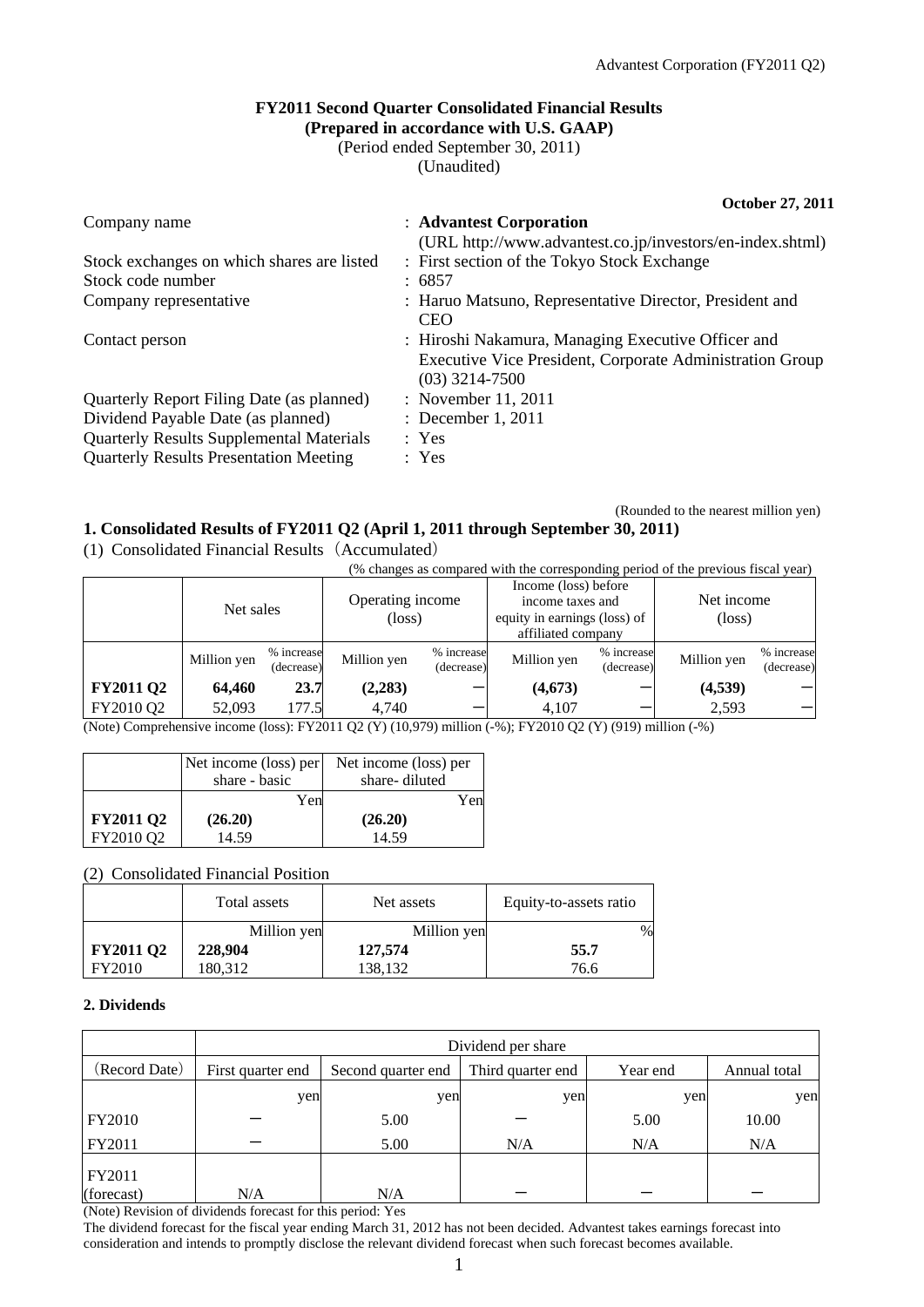### **3. Projected Results for FY2011 (April 1, 2011 through March 31, 2012)**

Advantest focuses primarily on the business of test systems for semiconductors and Advantest's business relies heavily on the capital expenditures of semiconductor manufacturers, test houses and foundries. The capital expenditures of these companies are determined primarily by factors such as current or future trends in the demand for semiconductors. At this time, Advantest is unable to provide the earnings forecast for the fiscal year ending March 31, 2012 due to difficulty in forecasting trends in the demand for semiconductors and investment plans for semiconductor related capital expenditures. Advantest intends to promptly disclose the relevant earnings forecast when such disclosure becomes possible.

### **4. Others**

(1) Material changes in subsidiaries during this period (changes in scope of consolidation resulting from changes in subsidiaries): Yes

Newly included 1 (Company name: Verigy Ltd.); Excluded None

(Note) Please see "Business Results" 2. Others on page 7 for details.

(2) Use of simplified accounting method and special accounting policy for quarterly consolidated financial statements: Yes

(Note) Please see "Business Results" 2. Others on page 7 for details.

### (3) Accounting changes:

1) Changes based on revisions of accounting standard: Yes

2) Changes other than 1) above: Yes

(Note) Please see "Business Results" 2. Others on page 7-8 for details.

- (4) Number of issued and outstanding stock (common stock):
	- 1) Number of issued and outstanding stock at the end of each fiscal period (including treasury stock): FY2011 Q2 199,566,770 shares; FY2010 199,566,770 shares.
	- 2) Number of treasury stock at the end of each fiscal period:
	- FY2011 Q2 26,294,900 shares; FY2010 26,294,819 shares.
	- 3) Average number of outstanding stock for each period (cumulative term): FY2011 Q2 173,271,864 shares; FY2010 Q2 177,679,225 shares.

### **Implementation status of quarterly review procedures**

This quarterly financial results report is not subject to quarterly review procedures by independent auditors under Japan's Financial Instruments and Exchange Law. At the time of release of this report, such quarterly review procedures under the Financial Instruments and Exchange Law have not been completed.

### **Explanation on the Appropriate Use of Future Earnings Projections and Other Special Instructions**

This document contains "forward-looking statements" that are based on Advantest's current expectations, estimates and projections. These forward-looking statements are subject to known and unknown risks, uncertainties and other factors that may cause Advantest's actual results, levels of activities, performance or achievements to be materially different from those expressed or implied by such forward-looking statements. These factors include: (i) changes in demand for the products and services produced and offered by Advantest's customers, including semiconductors, communications services and electronic goods; (ii) circumstances relating to Advantest's investment in technology, including its ability to timely develop products that meet the changing needs of semiconductor manufacturers, communications network equipment and components makers and service providers; (iii) significant changes in the competitive environment in the major markets where Advantest purchases materials, components and supplies for the production of its products or where its products are produced, distributed or sold; and (iv) changes in economic conditions, currency exchange rates or political stability in the major markets where Advantest procures materials, components and supplies for the production of its principal products or where its products are produced, distributed or sold. A discussion of these and other factors which may affect Advantest's actual results, levels of activities, performance or achievements is contained in the "Operating and Financial Review and Prospects", "Key Information - Risk Factors" and "Information on the Company" sections and elsewhere in Advantest's annual report on Form 20-F, which is on file with the United States Securities and Exchange Commission.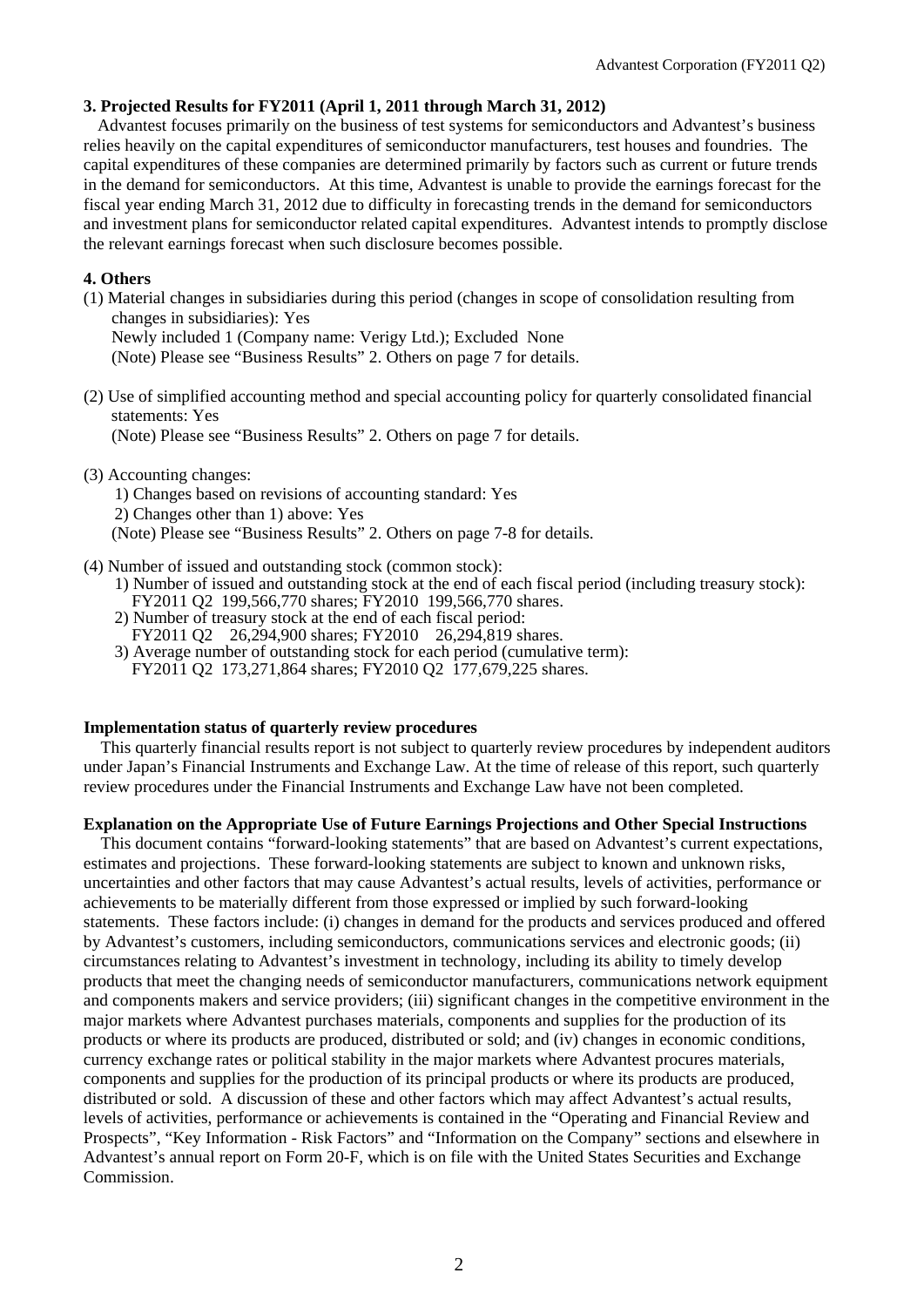### **Contents**

|    |                                                                                                                                       | P. 4  |
|----|---------------------------------------------------------------------------------------------------------------------------------------|-------|
|    |                                                                                                                                       | $P_4$ |
|    | (2)                                                                                                                                   | P. 6  |
|    |                                                                                                                                       | P. 7  |
| 2. |                                                                                                                                       | P. 7  |
|    | (1) Material Changes in Subsidiaries during This Period ·························                                                     | P. 7  |
|    | (2) Use of Simplified Accounting Method and Special Accounting Policy for                                                             |       |
|    |                                                                                                                                       | P. 7  |
|    |                                                                                                                                       | P. 7  |
| 3. |                                                                                                                                       | P. 9  |
|    |                                                                                                                                       | P. 9  |
|    | (2) Consolidated Statements of Operations (Unaudited)                                                                                 | P.11  |
|    | (3) Consolidated Statements of Comprehensive Income (Loss) (Unaudited)                                                                | P.13  |
|    | (4) Consolidated Statements of Cash Flows (Unaudited)                                                                                 | P.14  |
|    | (5) Notes on Preconditions to Going Concerns ···································                                                      | P.15  |
|    | $(6)$ Segment Information $\cdots$ $\cdots$ $\cdots$ $\cdots$ $\cdots$ $\cdots$ $\cdots$ $\cdots$ $\cdots$ $\cdots$ $\cdots$ $\cdots$ | P.15  |
|    | (7) Notes on Significant Changes to Stockholders' Equity                                                                              | P.16  |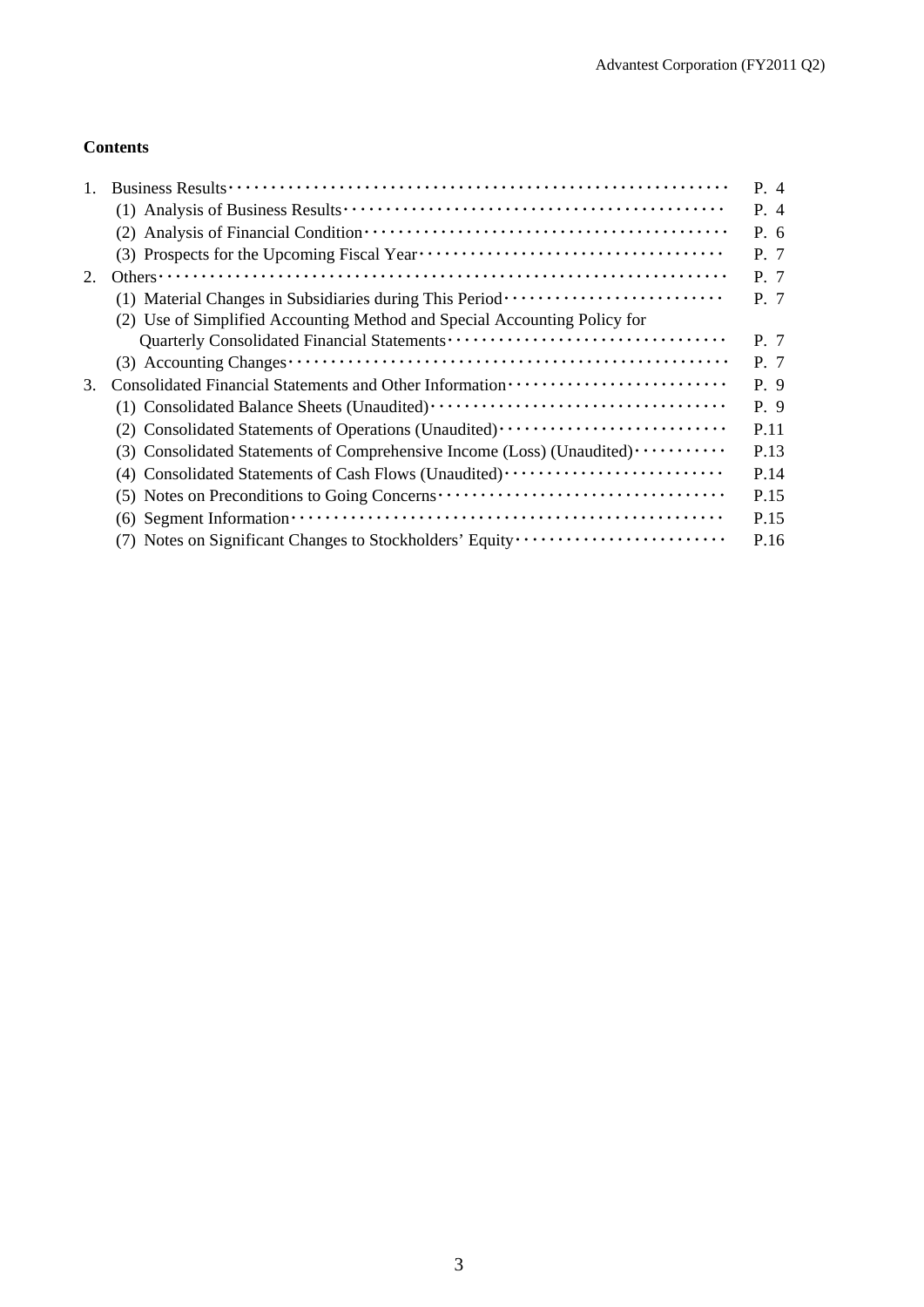#### 1. Business Results

#### (1) Analysis of Business Results

Consolidated Financial Results of FY2011 Q2 (April 1, 2011 through September 30, 2011)

(in billion yen)

|                                                             | Six months ended<br>September 30, 2010 | Six months ended<br>September 30, 2011 | As compared to the<br>corresponding period of<br>the previous<br>fiscal year<br>Increase (decrease) |
|-------------------------------------------------------------|----------------------------------------|----------------------------------------|-----------------------------------------------------------------------------------------------------|
|                                                             |                                        |                                        |                                                                                                     |
| Orders input received                                       | 54.1                                   | 66.0                                   | 22.1%                                                                                               |
| Net sales                                                   | 52.1                                   | 64.5                                   | 23.7%                                                                                               |
| Operating income (loss)                                     | 4.7                                    | (2.3)                                  |                                                                                                     |
| Income (loss) before income<br>taxes and equity in earnings |                                        |                                        |                                                                                                     |
| (loss) of affiliated company                                | 4.1                                    | (4.7)                                  |                                                                                                     |
| Net income (loss)                                           | 2.6                                    | (4.5)                                  |                                                                                                     |

Worsening eurozone credit risks originating from Greece's financial crisis afflicted the global economy in the first half of Advantest's fiscal year. Amidst increasing uncertainty, the European sovereign debt crisis also precipitated a decline in consumer demand, principally in developed countries.

These factors also affected the electronics market. Demand for PCs and LCD televisions stagnated, and excluding certain models even demand for the smartphone and tablet whose high sales growth had been predicted were not in line with forecasts. This deceleration in end user markets caused many semiconductor manufacturers to adjust inventories, while lack of forward visibility led companies to maintain a cautious stance on capital investment.

However, despite this challenging business environment, Advantest's pursuit of market share growth and disciplined efforts to capture available investment slots enabled the Company to post year-on-year growth in orders and sales.

The first half of the fiscal year also saw the completion of Advantest's acquisition of Verigy Ltd. ("Verigy"), in a move expected to help the Company achieve its longstanding goal of increasing its presence in the non-memory tester market. The Verigy acquisition which completed in July 2011 ensures an increase in Advantest's nonmemory tester market share and gives the Company a solid base for further global expansion. Advantest began to post financial results including Verigy in the second quarter. The Verigy acquisition also contributed to orders and sales growth.

As a result of the above, orders input received was (Y) 66.0 billion (a 22.1% increase in comparison to the corresponding period of the previous fiscal year), and net sales were (Y) 64.5 billion (a 23.7% increase in comparison to the corresponding period of the previous fiscal year). Operating loss was (Y) 2.3 billion due to second-quarter costs of 4.1 billion associated with the Verigy acquisition. Also in the second quarter, Advantest took a writedown on its holdings of investment securities primarily due to declines in price in the amount of (Y) 1.3 billion, contributing to loss before income taxes and equity in loss of affiliated company of (Y) 4.7 billion, and net loss of (Y) 4.5 billion. For the six months ended September 30, 2011, the percentage of net sales to overseas customers was 88.2%, compared to 80.8% in the corresponding period of the previous year.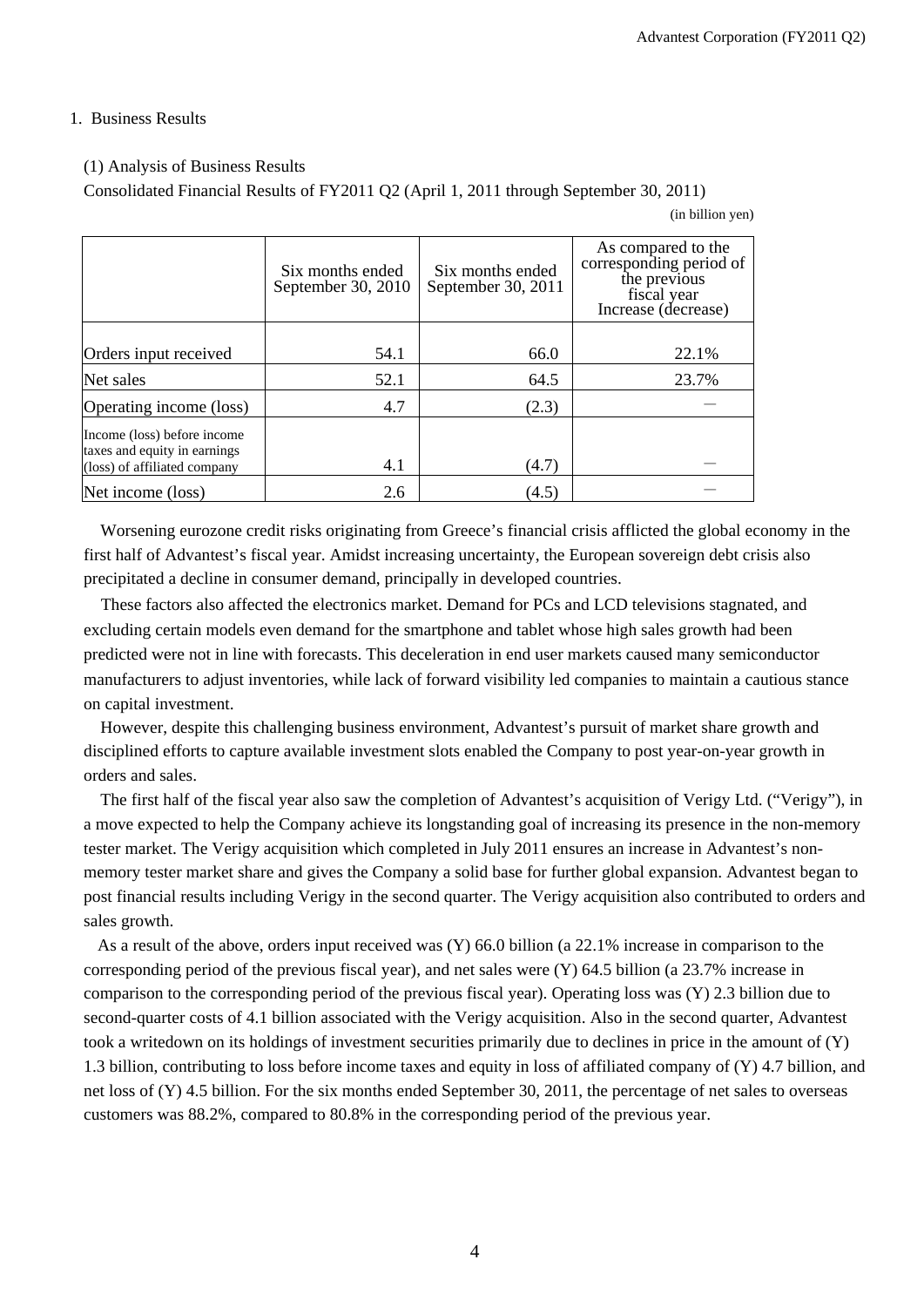Conditions of business by segment are described below.

<Semiconductor and Component Test System Segment>

(in billion yen)

|                       | Six months ended<br>September 30, 2010 | Six months ended<br>September 30, 2011 | As compared to the<br>corresponding period of<br>the previous<br>fiscal year<br>Increase (decrease) |
|-----------------------|----------------------------------------|----------------------------------------|-----------------------------------------------------------------------------------------------------|
| Orders input received | 38.7                                   | 54.6                                   | 40.9%                                                                                               |
| Net sales             | 36.0                                   | 49.7                                   | 38.1%                                                                                               |
| Operating income      | 5.6                                    | 4.1                                    | $(25.8\%)$                                                                                          |

The Semiconductor and Component Test Systems segment posted overall growth as orders for new MPU volume production ramps resulted in gains in non-memory test systems. Memory test system orders, however, declined in the second half of the period due to significant DRAM price declines. Figures for orders and sales of Verigy testers (mainly for communications chips) are included in Advantest's totals during the second quarter.

As a result of the above, orders input received was (Y) 54.6 billion (a 40.9% increase in comparison to the corresponding period of the previous fiscal year), net sales were (Y) 49.7 billion (a 38.1% increase in comparison to the corresponding period of the previous fiscal year) and operating income was (Y) 4.1 billion (a 25.8% decrease in comparison to the corresponding period of the previous fiscal year).

<Mechatronics System Segment>

(in billion yen)

|                         | Six months ended<br>September 30, 2010 | Six months ended<br>September 30, 2011 | As compared to the<br>corresponding period of<br>the previous<br>fiscal year<br>Increase (decrease) |
|-------------------------|----------------------------------------|----------------------------------------|-----------------------------------------------------------------------------------------------------|
| Orders input received   | 9.5                                    | 7.5                                    | (21.3%)                                                                                             |
| Net sales               | 9.7                                    | 10.1                                   | 4.0%                                                                                                |
| Operating income (loss) | 0.2                                    | (0.3)                                  |                                                                                                     |

In the Mechatronics System segment, test handlers and device interface products performed poorly primarily due to restrictions on new capital investment in the DRAM sector starting from the second quarter, as well as the effect of the strong Japanese yen which eroded Advantest's competitive advantage versus overseas suppliers.

As a result of the above, orders input received was (Y) 7.5 billion (a 21.3% decrease in comparison to the corresponding period of the previous fiscal year), net sales were  $(Y)$  10.1 billion (a 4.0% increase in comparison to the corresponding period of the previous fiscal year) and operating loss was  $(Y)$  0.3 billion.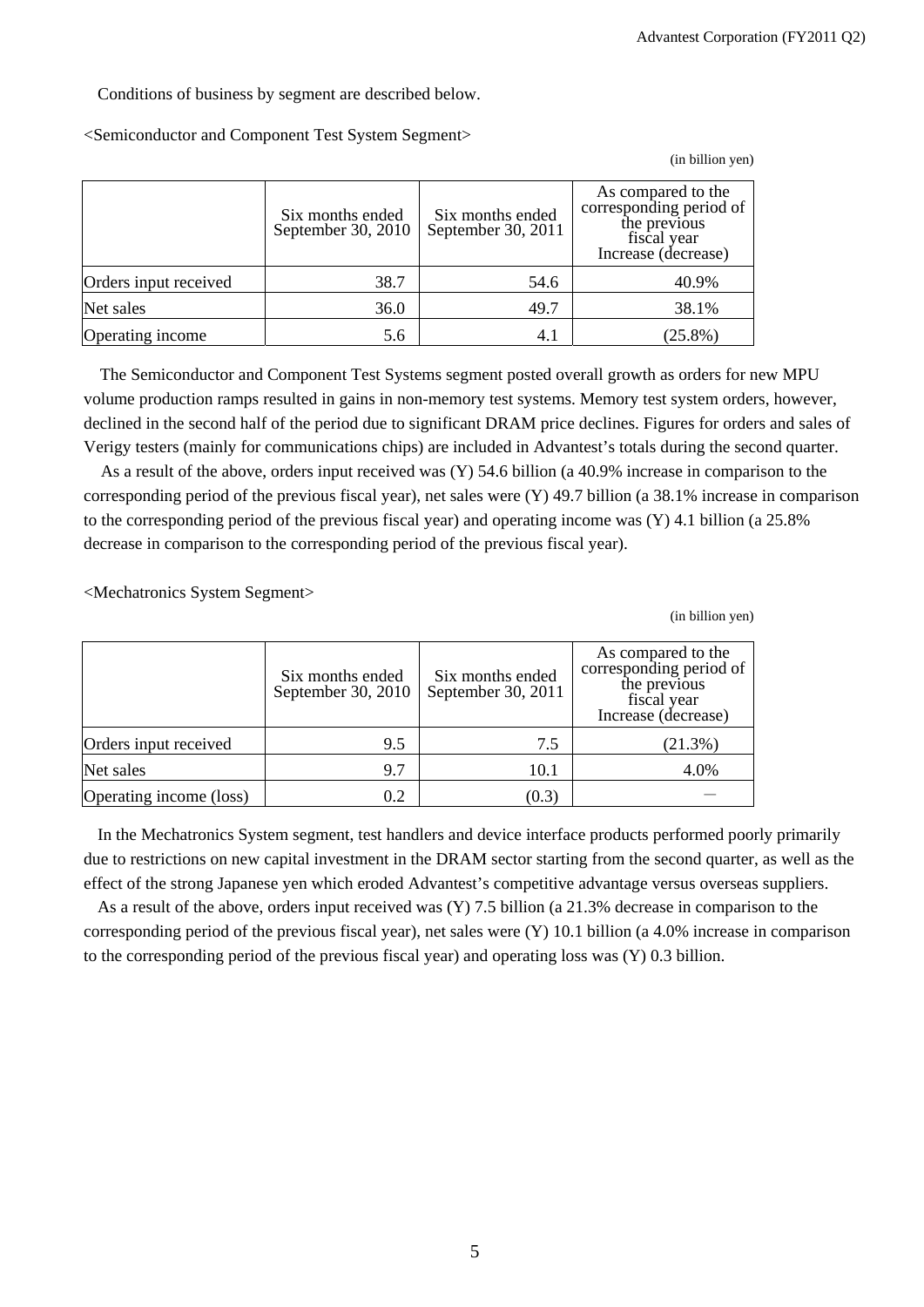(in billion yen)

### <Services, Support and Others Segment>

|                       | Six months ended<br>September 30, 2010 | Six months ended<br>September 30, 2011 | As compared to the<br>corresponding period of<br>the previous<br>fiscal year<br>Increase (decrease) |
|-----------------------|----------------------------------------|----------------------------------------|-----------------------------------------------------------------------------------------------------|
| Orders input received | 6.7                                    | 7.2                                    | 7.8%                                                                                                |
| Net sales             | 7.2                                    | 7.8                                    | 7.8%                                                                                                |
| Operating income      | 1.3                                    | 0.1                                    | $(90.5\%)$                                                                                          |

Customer utilization rates declined associated with weakness across-the-board in the electronics markets, depressing demand for services and maintenance for Advantest products. However, the addition of Verigy's service division to Advantest's consolidated results led the Company to post growth in orders and sales.

As a result of the above, orders input received was (Y) 7.2 billion (a 7.8% increase in comparison to the corresponding period of the previous fiscal year), net sales were (Y) 7.8 billion (a 7.8% increase in comparison to the corresponding period of the previous fiscal year) and operating income was (Y) 0.1 billion (a 90.5% decrease in comparison to the corresponding period of the previous fiscal year).

### (2) Analysis of Financial Condition

Total assets at September 30, 2011 amounted to (Y) 228.9 billion, an increase of (Y) 48.6 billion compared to March 31, 2011, primarily due to an increase of (Y) 33.8 billion and (Y) 15.5 billion in goodwill and intangible assets respectively, resulting from the acquisition of Verigy. The amount of total liabilities was (Y) 101.3 billion, an increase of  $(Y)$  59.2 billion compared to March 31, 2011, primarily due to an increase of  $(Y)$  40.3 billion,  $(Y)$ 7.3 billion and (Y) 3.6 billion in short term debt, trade accounts payable and accrued expenses, respectively. Stockholders' equity was (Y) 127.6 billion. Equity to assets ratio was 55.7%, a decrease of 20.9 percentage point from March 31, 2011.

### (Cash Flow Condition)

Cash and cash equivalents held at September 30, 2011 were (Y) 64.5 billion, a decrease of (Y) 10.8 billion from March 31, 2011. Significant cash flows during the second quarter of this fiscal year and their causes are described below.

Net cash provided by operating activities was  $(Y)$  4.2 billion (net cash outflow  $(Y)$  2.7 billion in the corresponding period of the previous fiscal year). This amount was primarily attributable to net loss in the amount of  $(Y)$  4.5 billion, increase in trade accounts payable in the amount of  $(Y)$  5.6 billion and adjustments of the profit and loss of non cash items such as depreciation and amortization.

Net cash used in investing activities was (Y) 36.9 billion (net cash outflow (Y) 13.5 billion in the corresponding period of the previous fiscal year). This amount was primarily attributable to payments for the acquisition of Verigy in the amount of  $(Y)$  57.1 billion and a decrease in short-term investments in the amount of (Y) 13.7 billion.

Net cash provided by financing activities was  $(Y)$  26.4 billion (net cash outflow  $(Y)$  11.2 billion in the corresponding period of the previous fiscal year). This amount was primarily attributable to increase in short term debt in the amount of (Y) 41.1 billion and redemption of convertible senior notes in the amount of (Y) 13.8 billion.

6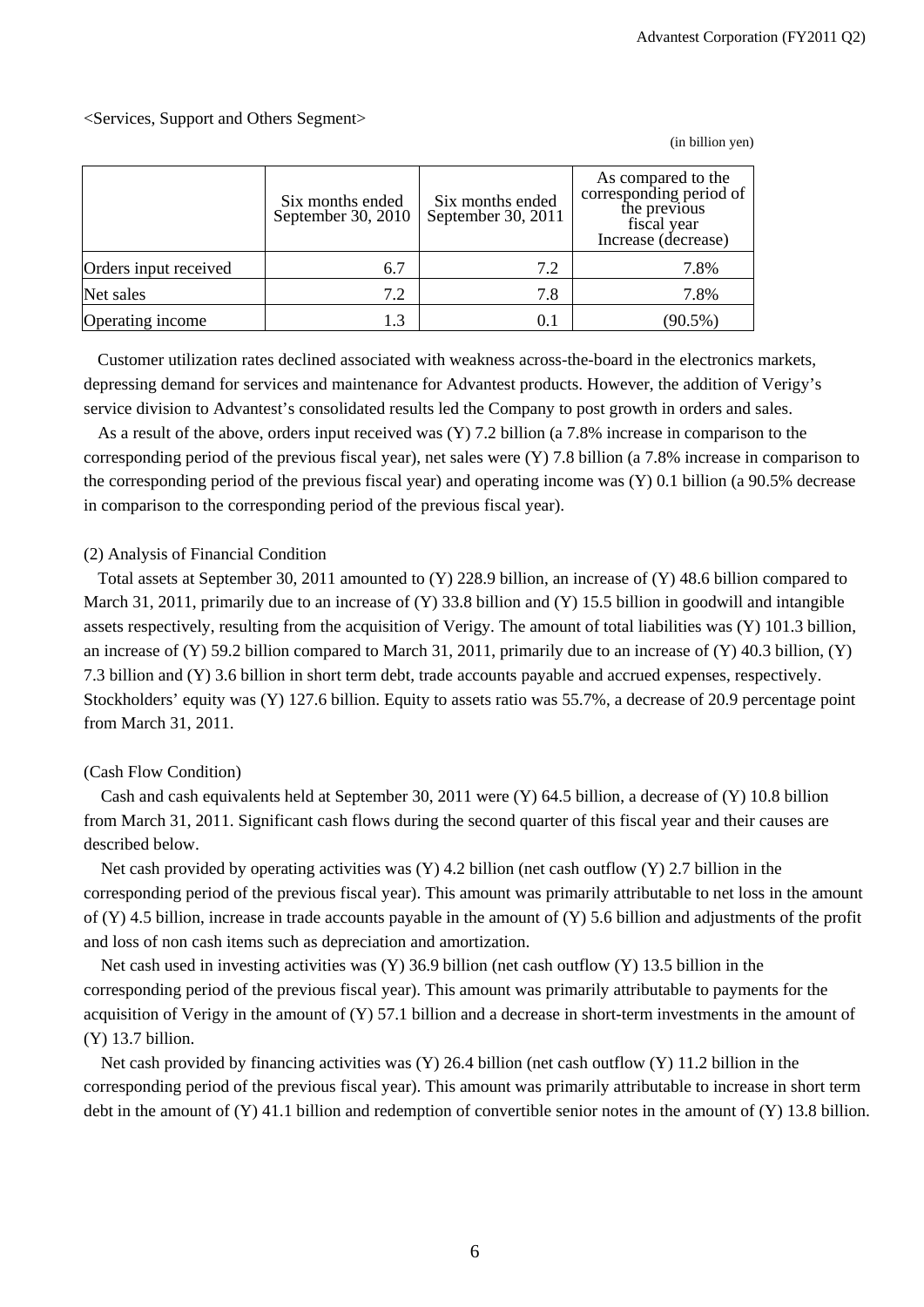#### (3) Prospects for the Upcoming Fiscal Year

As end product demand continues to falter and global economic visibility is limited, the outlook for Advantest's revenues and earnings is difficult to quantify at this time. However, it is expected that semiconductor manufacturers will regain their appetite for investment when the macroeconomy regains its momentum, boosting demand for electronic devices. Moreover, as the race to improve the functionality, processing speed, and energy efficiency of the semiconductors used in smartphones, tablets, and other advanced IT applications continues, Advantest expects this to provide it with an advantage as a leader in the cutting-edge test systems required to manufacture these devices.

The July acquisition of Verigy gives Advantest an even richer portfolio of test solutions, an enhanced global customer service network and advanced R&D capacity, as well as a customer base encompassing every sector of the semiconductor industry; benefits that add up to a business platform unique in the semiconductor test systems industry. Going forward, the Company expects to fully exploit its abundant resources to increase corporate value and sustain growth, not only in the semiconductor test equipment sector, but also in related businesses and new markets.

Management has set three mid term management goals of "Revenue of (Y) 250 billion", "Over 20% operating margin" and "Over 50% total market share of semiconductor test systems and test handlers" and intends to take action to achieve these goals during the 2014 fiscal year.

As an essential step towards achieving these objectives, Advantest is expected to complete the reorganization of its worldwide network of subsidiaries, incorporating Verigy into an agile, globally responsive operational structure, by the end of fiscal 2011. The reorganization is expected to accelerate synergies between the two companies' technological strengths and enable Advantest to provide even greater customer satisfaction, while expanding its customer base.

As noted on the Information Summary sheet, Advantest has not yet disclosed a forecast of its full fiscal year results for FY2011. Such data will be disclosed promptly when it becomes available.

#### 2. Others

(1) Material changes in subsidiaries during this period

Newly included 1 (Company name: Verigy Ltd.)

On July 4, 2011, the Company acquired all outstanding ordinary shares of Verigy, a Singapore incorporated company publicly traded in U.S. for US\$15.00 per share in cash.

(2) Use of Simplified Accounting Method and Special Accounting Policy for Quarterly Consolidated Financial Statements:

Tax expense is measured using an estimated annual effective tax rate. Advantest makes, at the end of the second quarter, its best estimate of the annual effective tax rate for the full fiscal year and use that rate to provide for income taxes on a current year-to-date basis. The estimated effective tax rate includes the deferred tax effects of expected year-end temporary differences and carryforwards, and the effects of valuation allowances for deferred tax assets.

#### (3) Accounting Changes:

In October 2009, the FASB amended the accounting guidance for revenue recognition under multipledeliverable arrangements. The guidance modifies the criteria for separating deliverables and allocating consideration in multiple-deliverable arrangements. The allocation of revenue is based on estimated selling price if neither vendor-specific objective evidence nor third-party evidence of selling price is available. The guidance was adopted by the Company and its subsidiaries (collectively, "Advantest") in the first quarter 2011. The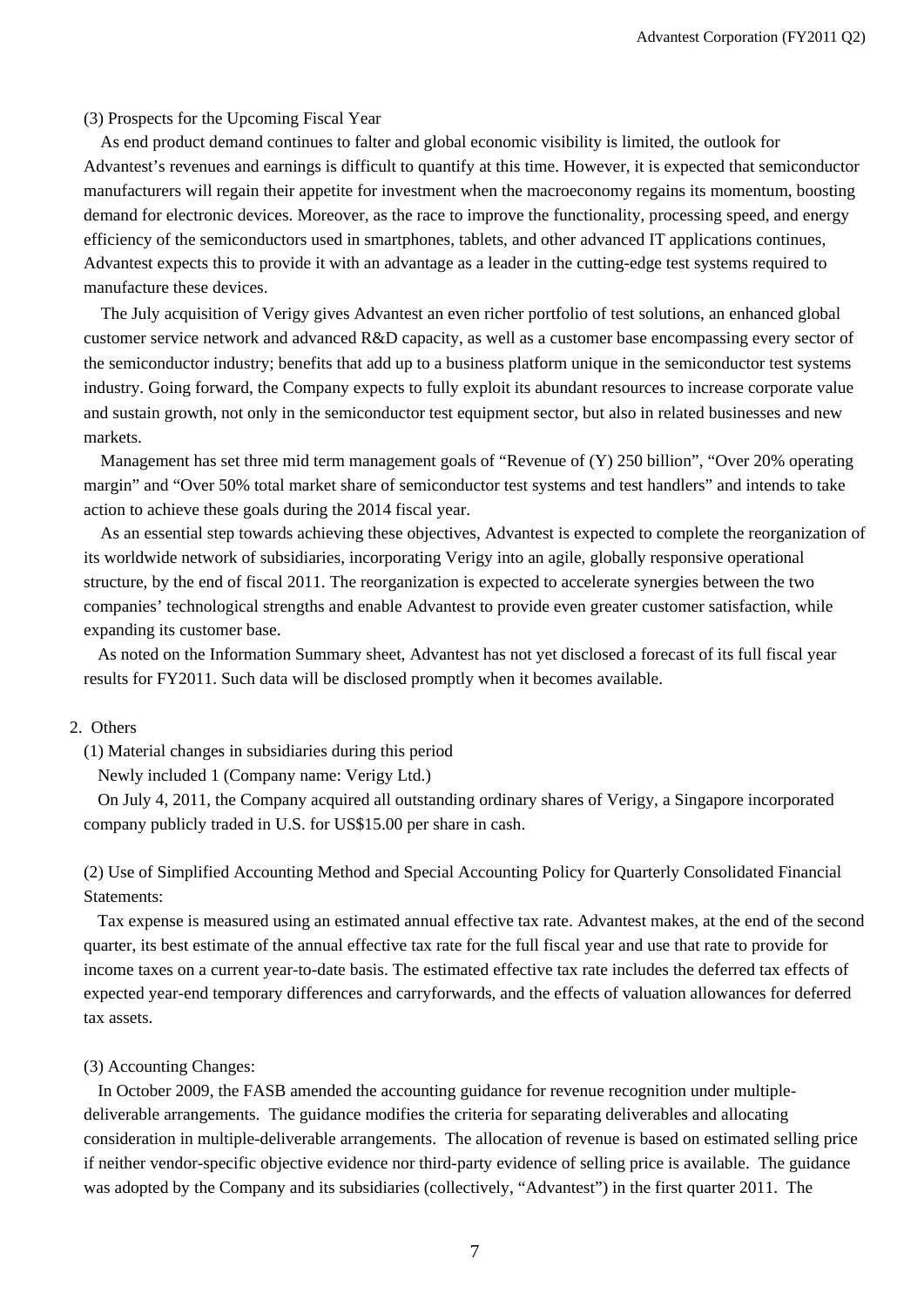adoption of the guidance did not have a significant impact on its consolidated results of operations and financial condition.

In October 2009, the FASB amended accounting guidance for software revenue recognition. This guidance changes the accounting model for revenue arrangements that include both tangible products and software elements. It provides guidance on how to determine which software, if any, relating to the tangible product would be excluded from the scope of the software revenue guidance. The guidance was adopted by Advantest in the first quarter 2011. The adoption of the guidance did not have a significant impact on its consolidated results of operations and financial condition.

On April 1, 2011, the Company and its domestic subsidiaries elected to change the method of depreciating fixed assets from the fixed-percentage-on-declining base application to the straight line method.

The Company analyzed the sales mixture of memory and non-memory business to evaluate the future production requirements and pattern of benefit from utilizing its fixed assets. Based on this analysis, Advantest and its domestic subsidiaries believe that the straight line method of depreciation is preferable as it better reflects the pattern of consumption of the future benefits to be derived from those assets being depreciated and provides a better matching of costs and revenues over the assets' estimated useful lives, in light of product life cycles and current change in product mix to expand non-memory business. In accordance with ASC250 "Accounting Changes and Error corrections", this change in depreciation method represents a change in accounting estimate effected by a change in accounting principle.

Accordingly, the effects of the change are accounted for prospectively beginning with the period of change and prior period results have not been restated. The change in depreciation method caused increases in income before income taxes and equity in earnings of affiliated company and net income by (Y) 286 million and (Y) 286 million, respectively, for the six months ended September 30, 2011, increases in income before income taxes and equity in earnings of affiliated company and net income by  $(Y)$  141 million and  $(Y)$  141 million, respectively, for the three months ended September 30, 2011. Basic net income per share and diluted net income per share increased by (Y) 1.65 and (Y) 1.65, respectively, for the six months ended September 30, 2011, increased by (Y) 0.82 and (Y) 0.82, respectively, for the three months ended September 30, 2011.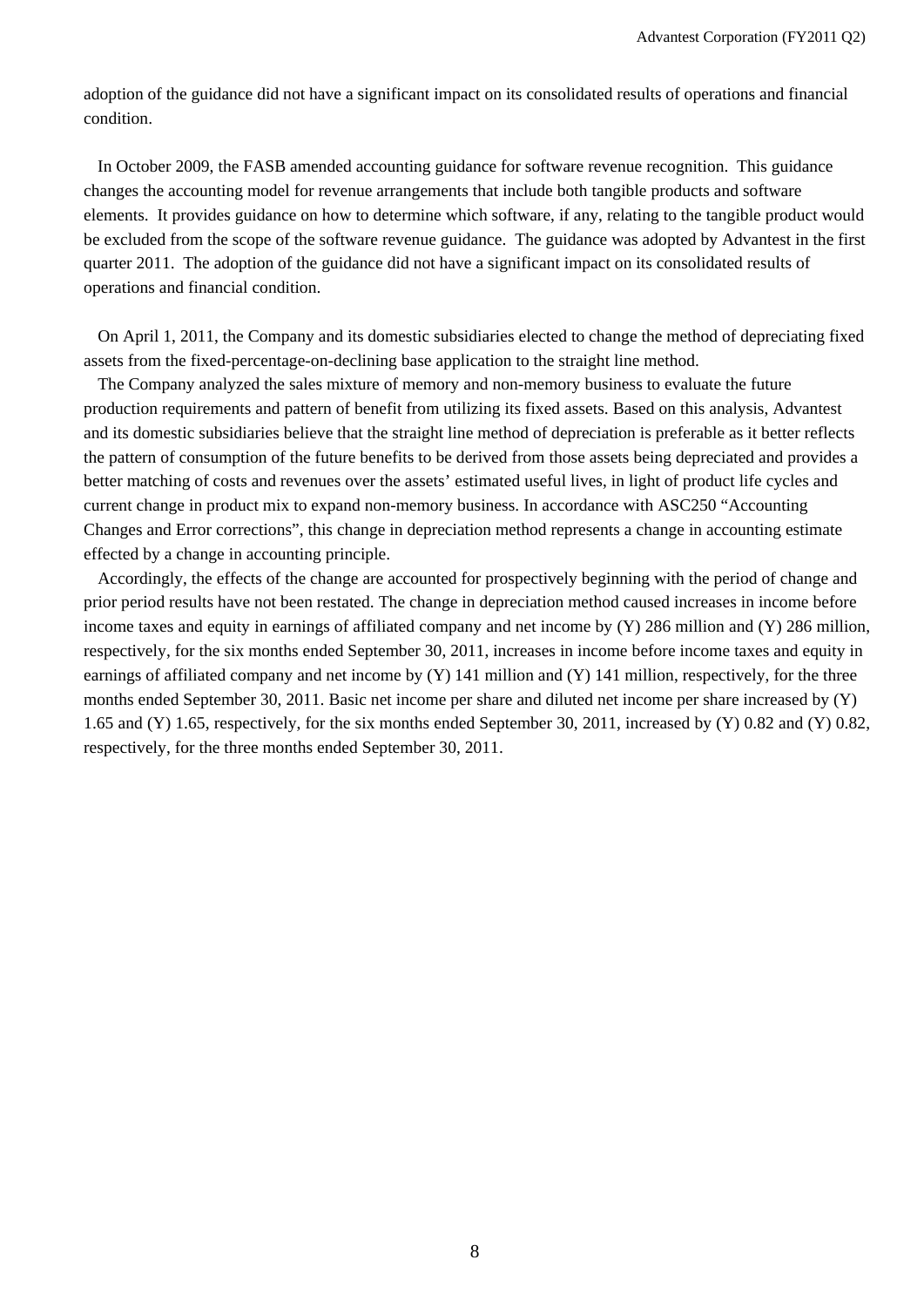# 3. Consolidated Financial Statements and Other Information

# (1)Consolidated Balance Sheets (Unaudited)

|                                    |   | <b>Yen (Millions)</b> |                                   |  |
|------------------------------------|---|-----------------------|-----------------------------------|--|
| <b>Assets</b>                      |   |                       | March 31, 2011 September 30, 2011 |  |
| Current assets:                    |   |                       |                                   |  |
| Cash and cash equivalents          | ¥ | 75,323                | 64,538                            |  |
| Short-term investments             |   | 12,651                | 624                               |  |
| Trade receivables, net             |   | 22,707                | 24,487                            |  |
| Inventories                        |   | 23,493                | 35,372                            |  |
| Other current assets               |   | 2,995                 | 9,591                             |  |
| Total current assets               |   | 137,169               | 134,612                           |  |
| Investment securities              |   | 7,432                 | 5,679                             |  |
| Property, plant and equipment, net |   | 31,878                | 32,685                            |  |
| Intangible assets, net             |   | 874                   | 16,406                            |  |
| Goodwill                           |   | 645                   | 34,406                            |  |
| Other assets                       |   | 2,314                 | 5,116                             |  |
| Total assets                       | ¥ | 180,312               | 228,904                           |  |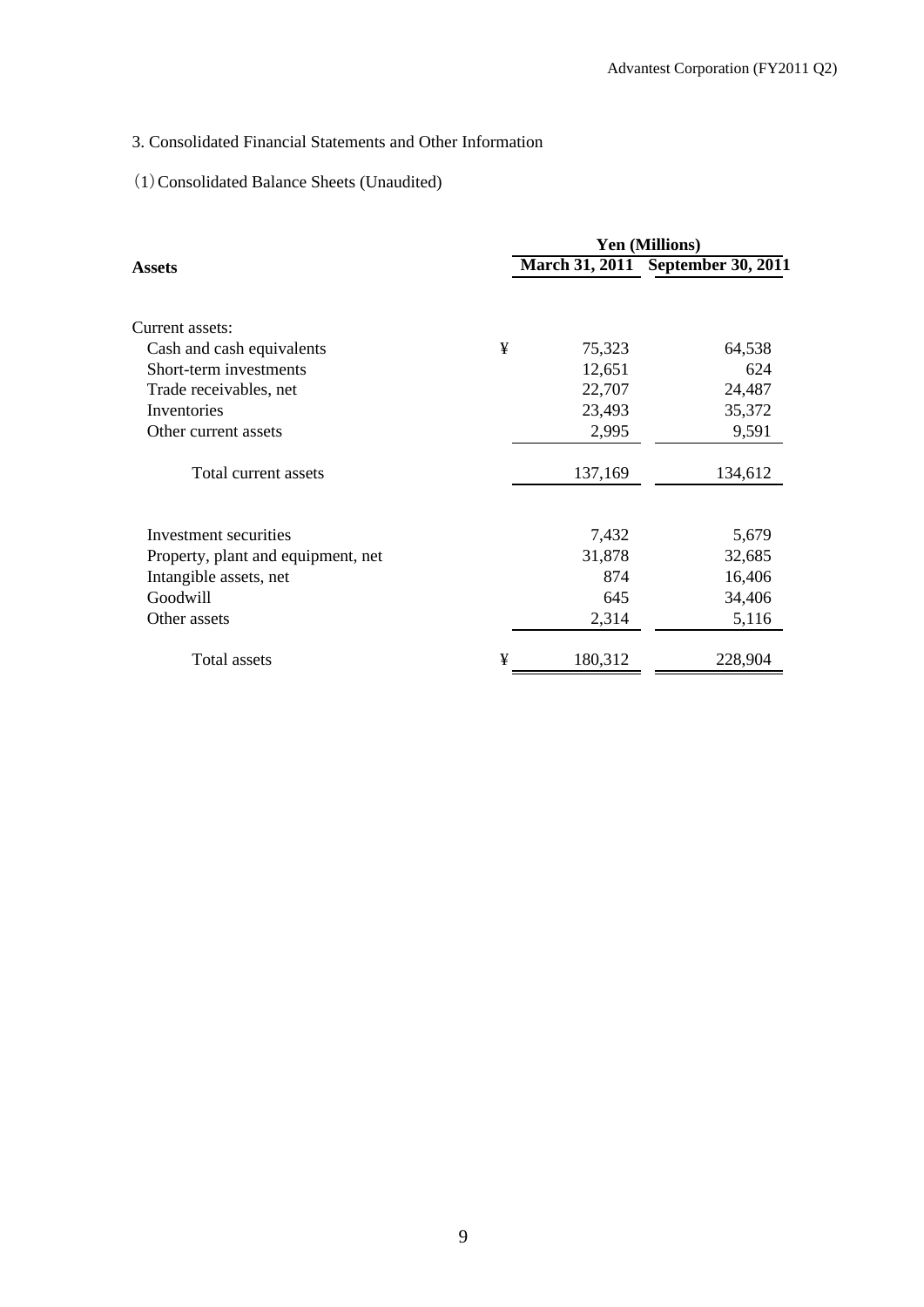|                                               |   | <b>Yen (Millions)</b> |                                   |  |  |
|-----------------------------------------------|---|-----------------------|-----------------------------------|--|--|
| <b>Liabilities and Stockholders' Equity</b>   |   |                       | March 31, 2011 September 30, 2011 |  |  |
|                                               |   |                       |                                   |  |  |
| <b>Current liabilities:</b>                   |   |                       |                                   |  |  |
| Trade accounts payable                        | ¥ | 11,729                | 19,001                            |  |  |
| Short term debt                               |   |                       | 40,330                            |  |  |
| Accrued expenses                              |   | 7,329                 | 10,966                            |  |  |
| Accrued warranty expenses                     |   | 1,754                 | 2,193                             |  |  |
| <b>Customer</b> prepayments                   |   | 1,740                 | 3,011                             |  |  |
| Other current liabilities                     |   | 1,955                 | 4,855                             |  |  |
| Total current liabilities                     |   | 24,507                | 80,356                            |  |  |
| Accrued pension and severance costs           |   | 14,069                | 16,806                            |  |  |
| Other liabilities                             |   | 3,604                 | 4,168                             |  |  |
| <b>Total liabilities</b>                      |   | 42,180                | 101,330                           |  |  |
| Commitments and contingent liabilities        |   |                       |                                   |  |  |
| Stockholders' equity:                         |   |                       |                                   |  |  |
| Common stock                                  |   | 32,363                | 32,363                            |  |  |
| Capital surplus                               |   | 40,628                | 41,914                            |  |  |
| Retained earnings                             |   | 183,009               | 177,604                           |  |  |
| Accumulated other comprehensive income (loss) |   | (18,270)              | (24,710)                          |  |  |
| Treasury stock                                |   | (99, 598)             | (99, 597)                         |  |  |
| Total stockholders' equity                    |   | 138,132               | 127,574                           |  |  |
| Total liabilities and stockholders' equity    | ¥ | 180,312               | 228,904                           |  |  |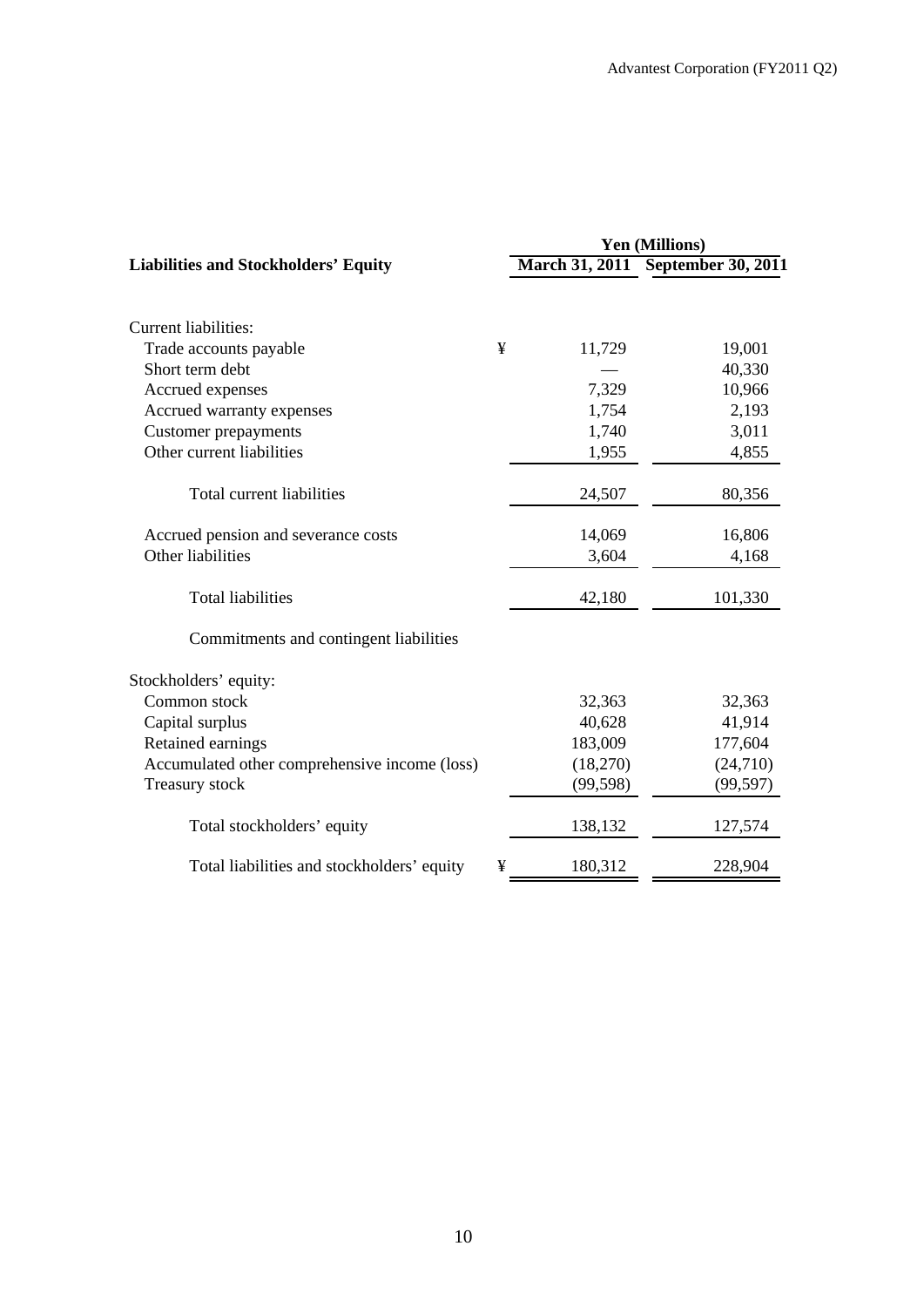# (2)Consolidated Statements of Operations (Unaudited)

|                                                 | Yen (Millions)                                |                                               |  |  |
|-------------------------------------------------|-----------------------------------------------|-----------------------------------------------|--|--|
|                                                 | <b>Six months ended</b><br>September 30, 2010 | <b>Six months ended</b><br>September 30, 2011 |  |  |
| ¥<br>Net sales                                  | 52,093                                        | 64,460                                        |  |  |
| Cost of sales                                   | 26,814                                        | 34,199                                        |  |  |
| Gross profit                                    | 25,279                                        | 30,261                                        |  |  |
| Research and development expenses               | 10,338                                        | 13,824                                        |  |  |
| Selling, general and administrative expenses    | 10,201                                        | 18,720                                        |  |  |
| Operating income (loss)                         | 4,740                                         | (2,283)                                       |  |  |
| Other income (expense):                         |                                               |                                               |  |  |
| Interest and dividend income                    | 200                                           | 185                                           |  |  |
| Interest expense                                | (2)                                           | (66)                                          |  |  |
| Other, net                                      | (831)                                         | (2,509)                                       |  |  |
| Total other income (expense)                    | (633)                                         | (2,390)                                       |  |  |
| Income (loss) before income taxes and equity    |                                               |                                               |  |  |
| in earnings (loss) of affiliated company        | 4,107                                         | (4,673)                                       |  |  |
| Income taxes                                    | 1,505                                         | (169)                                         |  |  |
| Equity in earnings (loss) of affiliated company | (9)                                           | (35)                                          |  |  |
| Net income (loss)<br>¥                          | 2,593                                         | (4,539)                                       |  |  |

|                                                         |   | Yen                                           |                                               |  |  |
|---------------------------------------------------------|---|-----------------------------------------------|-----------------------------------------------|--|--|
|                                                         |   | Six months ended<br><b>September 30, 2010</b> | Six months ended<br><b>September 30, 2011</b> |  |  |
| Net income (loss) per share:<br><b>Basic</b><br>Diluted | ¥ | 14.59<br>14.59                                | (26.20)<br>(26.20)                            |  |  |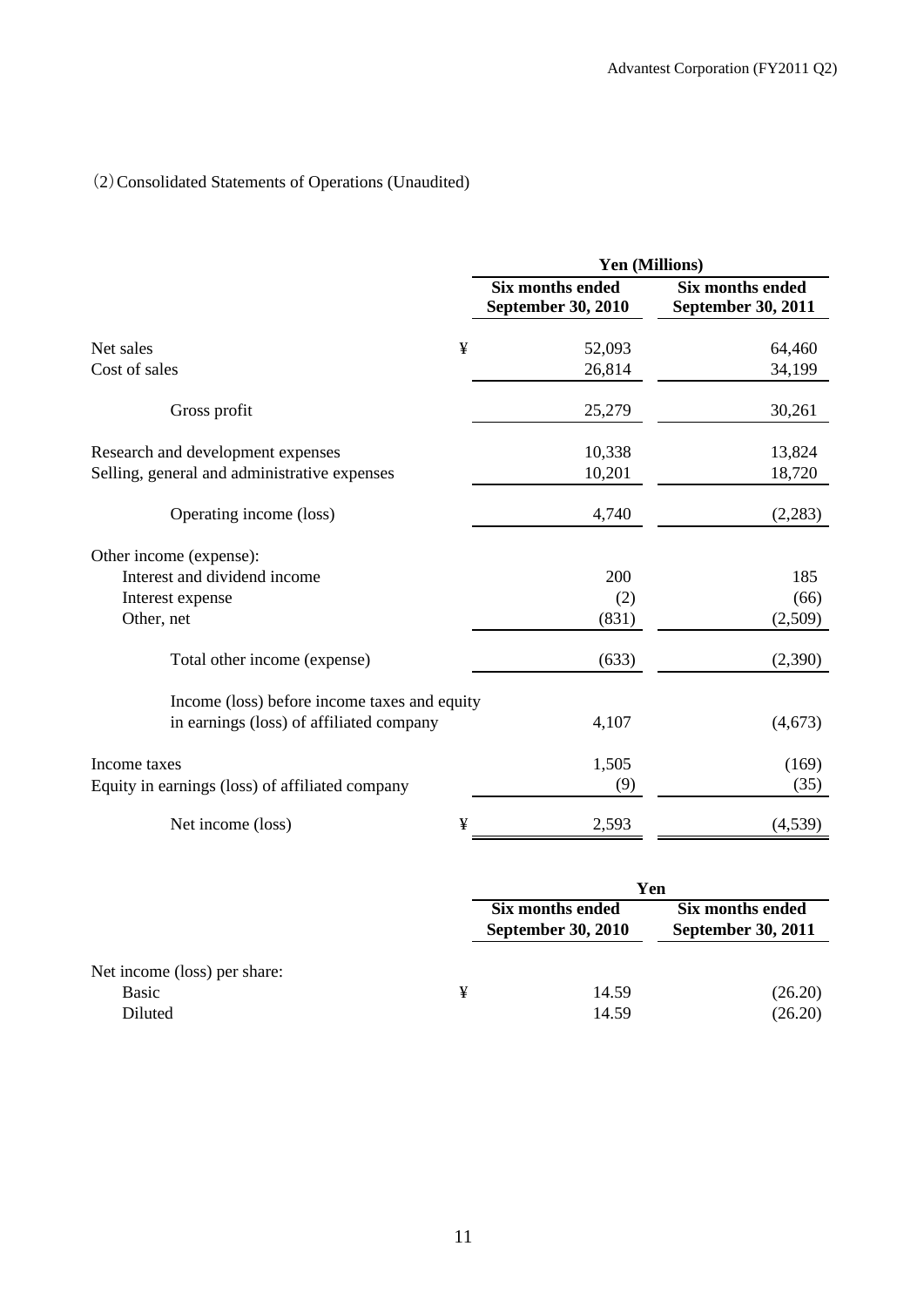|                                                 | Yen (Millions)                           |                                          |  |  |
|-------------------------------------------------|------------------------------------------|------------------------------------------|--|--|
|                                                 | Three months ended<br>September 30, 2010 | Three months ended<br>September 30, 2011 |  |  |
| ¥<br>Net sales                                  | 28,558                                   | 37,612                                   |  |  |
| Cost of sales                                   | 14,873                                   | 20,433                                   |  |  |
| Gross profit                                    | 13,685                                   | 17,179                                   |  |  |
| Research and development expenses               | 5,397                                    | 8,038                                    |  |  |
| Selling, general and administrative expenses    | 5,361                                    | 12,208                                   |  |  |
| Operating income (loss)                         | 2,927                                    | (3,067)                                  |  |  |
| Other income (expense):                         |                                          |                                          |  |  |
| Interest and dividend income                    | 83                                       | 68                                       |  |  |
| Interest expense                                | (1)                                      | (65)                                     |  |  |
| Other, net                                      | (531)                                    | (1,987)                                  |  |  |
| Total other income (expense)                    | (449)                                    | (1,984)                                  |  |  |
| Income (loss) before income taxes and equity    |                                          |                                          |  |  |
| in earnings (loss) of affiliated company        | 2,478                                    | (5,051)                                  |  |  |
| Income taxes                                    | 674                                      | (177)                                    |  |  |
| Equity in earnings (loss) of affiliated company | 1                                        | (11)                                     |  |  |
| ¥<br>Net income (loss)                          | 1,805                                    | (4,885)                                  |  |  |

|                                                  |   | Yen                                             |                                                 |  |  |
|--------------------------------------------------|---|-------------------------------------------------|-------------------------------------------------|--|--|
|                                                  |   | Three months ended<br><b>September 30, 2010</b> | Three months ended<br><b>September 30, 2011</b> |  |  |
| Net income (loss) per share:<br>Basic<br>Diluted | ¥ | 10.22<br>10.22                                  | (28.19)<br>(28.19)                              |  |  |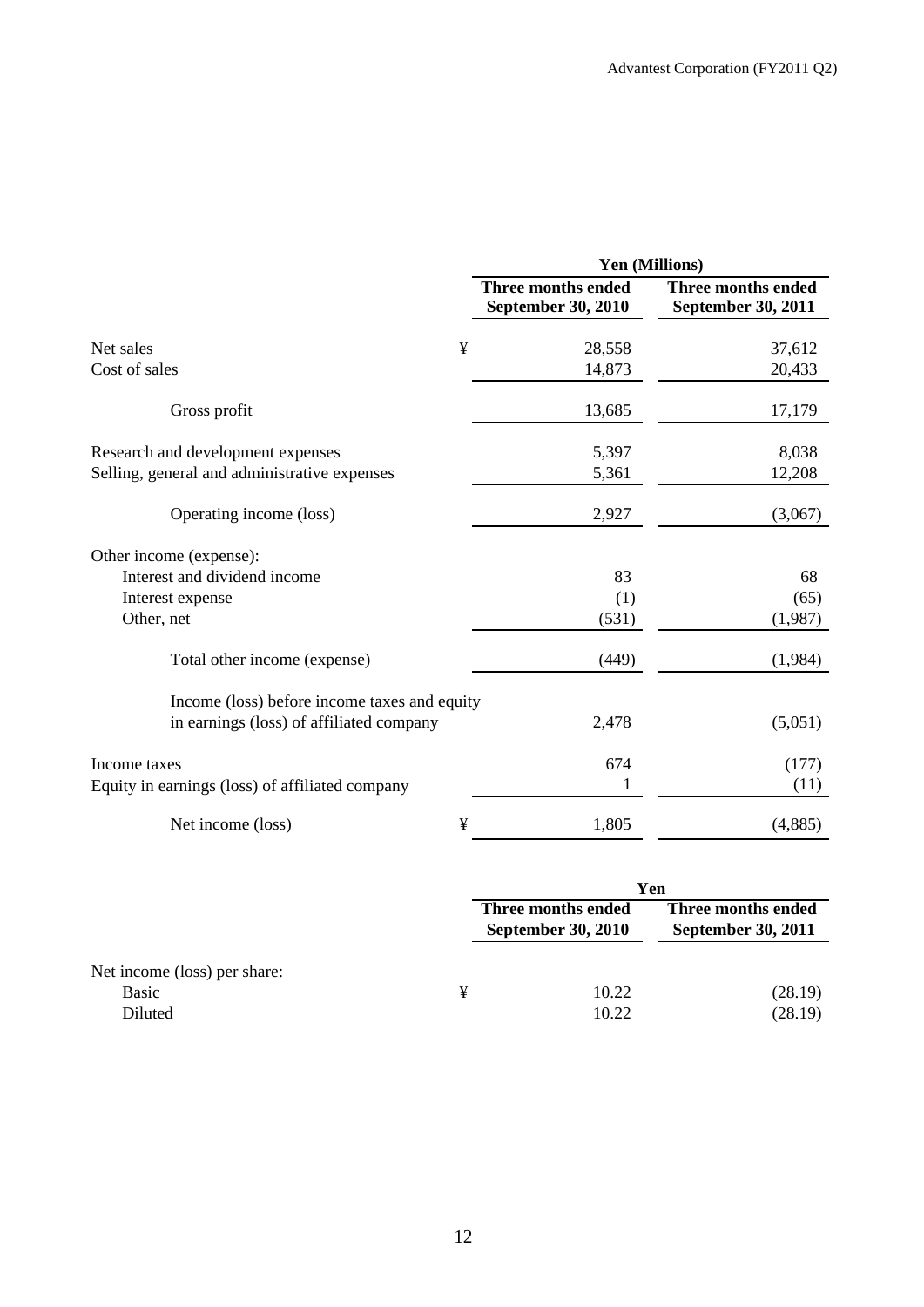## (3)Consolidated Statements of Comprehensive Income (Loss) (Unaudited)

|                                                                                                  |   | Yen (Millions)                                |                                               |  |
|--------------------------------------------------------------------------------------------------|---|-----------------------------------------------|-----------------------------------------------|--|
|                                                                                                  |   | Six months ended<br><b>September 30, 2010</b> | Six months ended<br><b>September 30, 2011</b> |  |
| Comprehensive income (loss)                                                                      |   |                                               |                                               |  |
| Net income (loss)                                                                                | ¥ | 2,593                                         | (4,539)                                       |  |
| Other comprehensive income (loss), net of tax                                                    |   |                                               |                                               |  |
| Foreign currency translation adjustments                                                         |   | (3,412)                                       | (6,084)                                       |  |
| Net unrealized gains (losses) on investment securities:<br>Net unrealized gains (losses) arising |   |                                               |                                               |  |
| during the period                                                                                |   | (462)                                         | 240                                           |  |
| Less reclassification adjustments for net                                                        |   |                                               |                                               |  |
| gains (losses) realized in earnings                                                              |   | 222                                           | (685)                                         |  |
| Net unrealized gains (losses)                                                                    |   | (240)                                         | (445)                                         |  |
| Pension related adjustment                                                                       |   | 140                                           | 154                                           |  |
| Net unrealized gains (losses) on derivative instruments                                          |   |                                               | (65)                                          |  |
| Total other comprehensive income (loss)                                                          |   | (3,512)                                       | (6,440)                                       |  |
| Total comprehensive income (loss)                                                                | ¥ | (919)                                         | (10, 979)                                     |  |

|                                                                                                  |   | Yen (Millions)                                  |                                                 |
|--------------------------------------------------------------------------------------------------|---|-------------------------------------------------|-------------------------------------------------|
|                                                                                                  |   | Three months ended<br><b>September 30, 2010</b> | Three months ended<br><b>September 30, 2011</b> |
| Comprehensive income (loss)                                                                      |   |                                                 |                                                 |
| Net income (loss)                                                                                | ¥ | 1,805                                           | (4,885)                                         |
| Other comprehensive income (loss), net of tax                                                    |   |                                                 |                                                 |
| Foreign currency translation adjustments                                                         |   | (919)                                           | (5,523)                                         |
| Net unrealized gains (losses) on investment securities:<br>Net unrealized gains (losses) arising |   |                                                 |                                                 |
| during the period                                                                                |   | (210)                                           | 454                                             |
| Less reclassification adjustments for net<br>gains (losses) realized in earnings                 |   | 218                                             | (685)                                           |
| Net unrealized gains (losses)                                                                    |   | 8                                               | (231)                                           |
| Pension related adjustment                                                                       |   | 70                                              | 76                                              |
| Net unrealized gains (losses) on derivative instruments                                          |   |                                                 | (65)                                            |
| Total other comprehensive income (loss)                                                          |   | (841)                                           | (5,743)                                         |
| Total comprehensive income (loss)                                                                | ¥ | 964                                             | (10,628)                                        |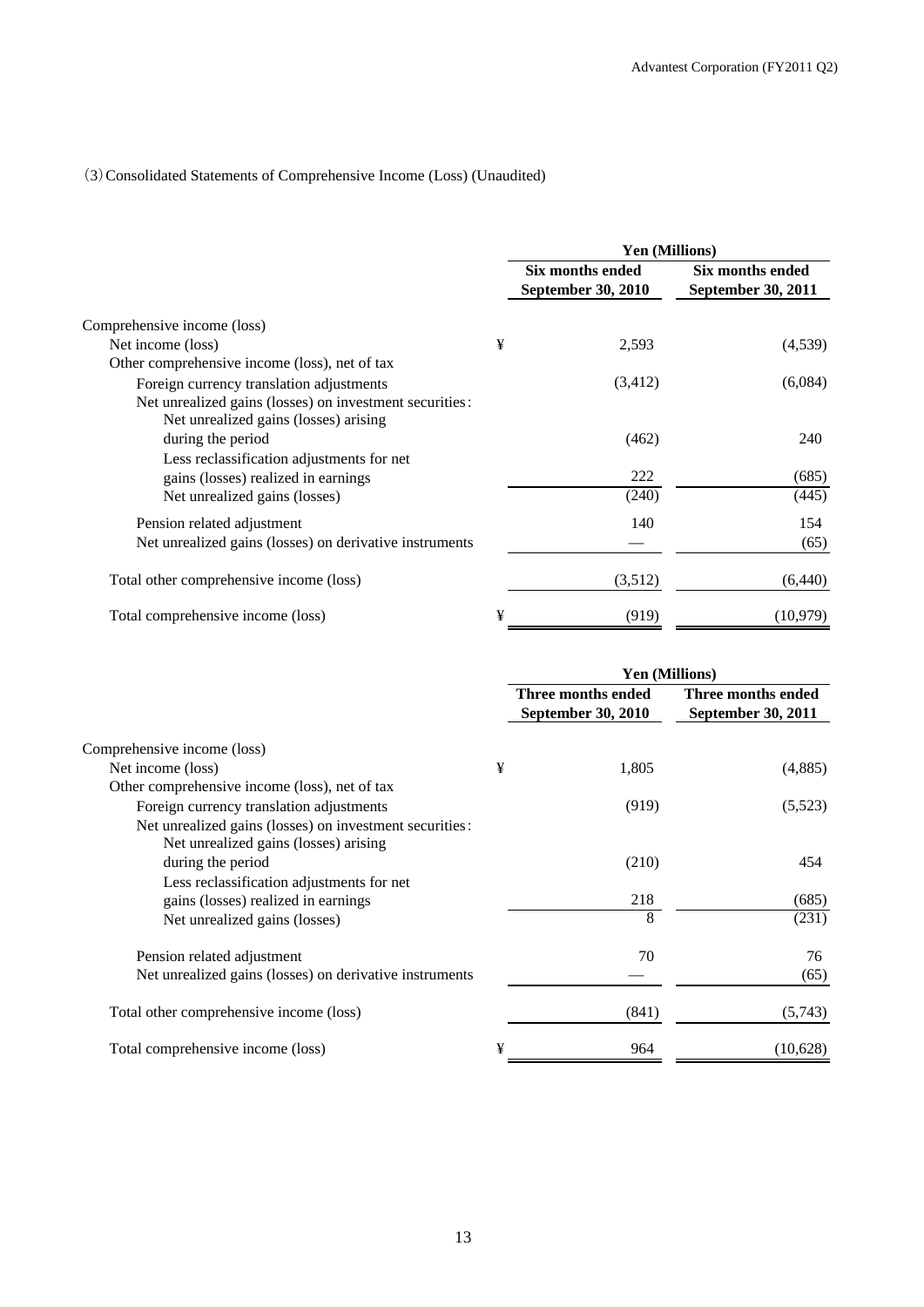## (4)Consolidated Statements of Cash Flows (Unaudited)

|                                                                  |   | Yen (Millions)                         |                                        |  |
|------------------------------------------------------------------|---|----------------------------------------|----------------------------------------|--|
|                                                                  |   | Six months ended<br>September 30, 2010 | Six months ended<br>September 30, 2011 |  |
| Cash flows from operating activities:                            |   |                                        |                                        |  |
| Net income (loss)                                                | ¥ | 2,593                                  | (4,539)                                |  |
| Adjustments to reconcile net income to net cash                  |   |                                        |                                        |  |
| provided by (used in) operating activities:                      |   |                                        |                                        |  |
| Depreciation and amortization                                    |   | 2,018                                  | 2,877                                  |  |
| Deferred income taxes                                            |   | 351                                    | (233)                                  |  |
| Stock option compensation expense                                |   | 55                                     | 218                                    |  |
| Impairment losses on investment securities                       |   | 420                                    | 1,345                                  |  |
| Changes in assets and liabilities:                               |   |                                        |                                        |  |
| Trade receivables                                                |   | (10, 344)                              | (1, 344)                               |  |
| Inventories                                                      |   | (5,937)                                | (1,768)                                |  |
| Trade accounts payable                                           |   | 7,218                                  | 5,638                                  |  |
| Accrued expenses                                                 |   | 1,485                                  | (129)                                  |  |
| Accrued warranty expenses                                        |   | (278)                                  | 247                                    |  |
| Accrued pension and severance costs                              |   | 174                                    | 61                                     |  |
| Other                                                            |   | (451)                                  | 1,820                                  |  |
| Net cash provided by (used in) operating activities              |   | (2,696)                                | 4,193                                  |  |
| Cash flows from investing activities:                            |   |                                        |                                        |  |
| (Increase) decrease in short-term investments                    |   | (12, 309)                              | 13,744                                 |  |
| Proceeds from sale of available-for-sale securities              |   | 6                                      | 9,762                                  |  |
| Acquisitions of subsidiaries, net of cash acquired               |   |                                        | (57, 145)                              |  |
| Proceeds from sale of property, plant and equipment              |   | 3                                      | 76                                     |  |
| Purchases of property, plant and equipment                       |   | (1,140)                                | (3,293)                                |  |
| Purchases of intangible assets                                   |   | (127)                                  | (143)                                  |  |
| Other                                                            |   | 94                                     | 50                                     |  |
| Net cash used in investing activities                            |   | (13, 473)                              | (36,949)                               |  |
| Cash flows from financing activities:                            |   |                                        |                                        |  |
| Increase in short term debt                                      |   |                                        | 41,146                                 |  |
| Redemption of convertible senior notes                           |   |                                        | (13, 830)                              |  |
| Purchases of treasury stock                                      |   | (10, 266)                              | (1)                                    |  |
| Dividends paid                                                   |   | (894)                                  | (865)                                  |  |
| Other                                                            |   | 0                                      | (7)                                    |  |
| Net cash provided by (used in) financing activities              |   | (11, 160)                              | 26,443                                 |  |
| Net effect of exchange rate changes on cash and cash equivalents |   | (2,047)                                | (4, 472)                               |  |
| Net change in cash and cash equivalents                          |   | (29, 376)                              | (10, 785)                              |  |
| Cash and cash equivalents at beginning of period                 |   | 96,439                                 | 75,323                                 |  |
| Cash and cash equivalents at end of period                       | ¥ | 67,063                                 | 64,538                                 |  |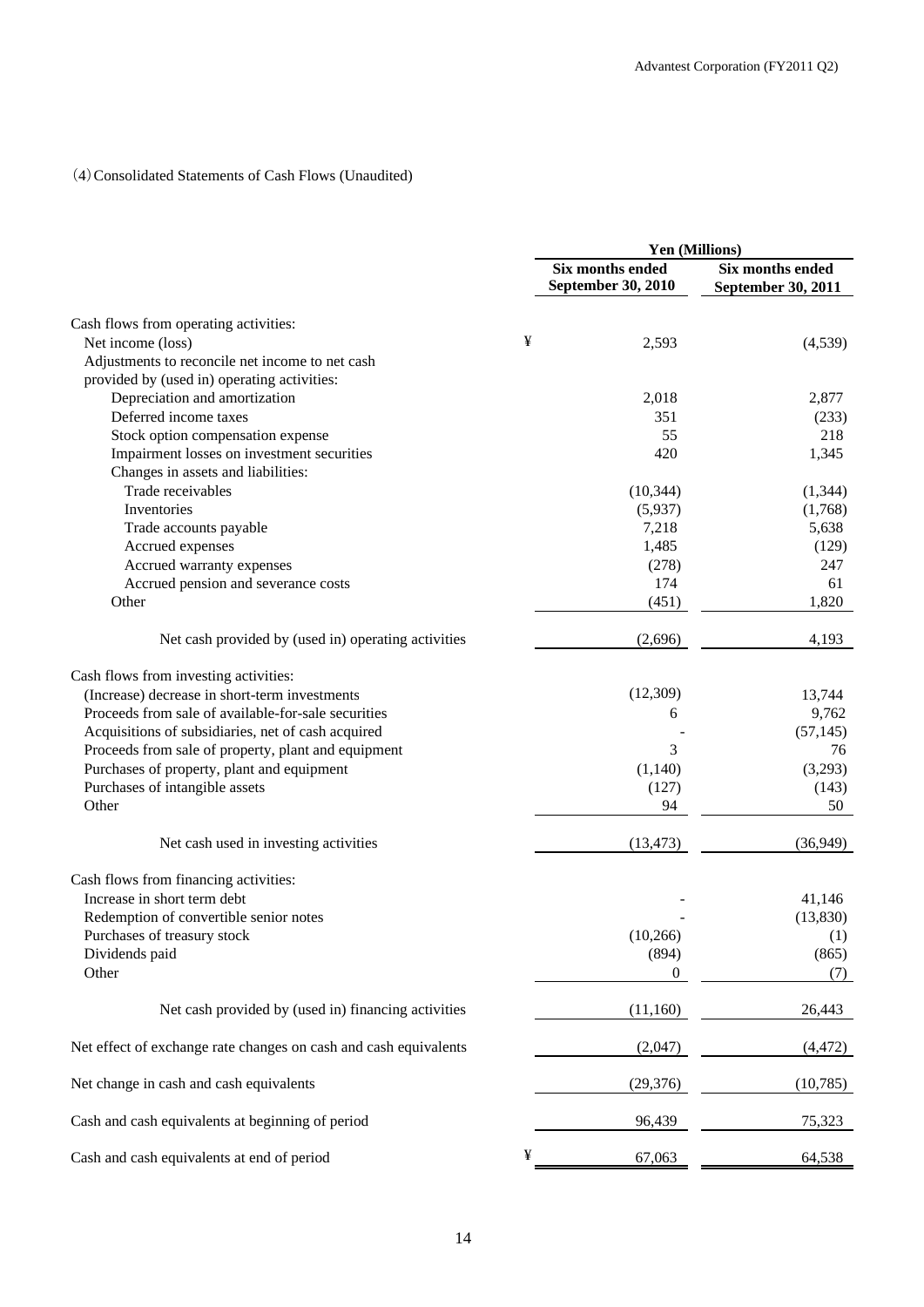## (5) Notes on Preconditions to Going Concerns: None

# (6) Segment Information

|                                                   | <b>Yen (Millions)</b>                                                      |                                                  |                                    |                                 |        |  |  |
|---------------------------------------------------|----------------------------------------------------------------------------|--------------------------------------------------|------------------------------------|---------------------------------|--------|--|--|
|                                                   | Six months ended September 30, 2010                                        |                                                  |                                    |                                 |        |  |  |
|                                                   | Semiconductor<br>and<br>Component<br><b>Test System</b><br><b>Business</b> | <b>Mechatronics</b><br>System<br><b>Business</b> | Services.<br>Support and<br>Others | Elimination<br>and<br>Corporate | Total  |  |  |
| Net sales to unaffiliated customers               | ¥<br>35,216                                                                | 9,686                                            | 7,191                              |                                 | 52,093 |  |  |
| Inter-segment sales                               | 771                                                                        | 4                                                |                                    | (775)                           |        |  |  |
| Net sales<br>Operating income (loss) before stock | 35,987                                                                     | 9,690                                            | 7,191                              | (775)                           | 52,093 |  |  |
| option compensation expense<br>Adjustment:        | 5,586                                                                      | 225                                              | 1,346                              | (2,362)                         | 4,795  |  |  |
| Stock option compensation expense                 |                                                                            |                                                  |                                    |                                 | 55     |  |  |
| Operating income (loss)                           |                                                                            |                                                  |                                    | ¥                               | 4,740  |  |  |

|                                                   | <b>Yen (Millions)</b>                                                      |        |                                                  |                                    |                                 |         |  |
|---------------------------------------------------|----------------------------------------------------------------------------|--------|--------------------------------------------------|------------------------------------|---------------------------------|---------|--|
|                                                   | Six months ended September 30, 2011                                        |        |                                                  |                                    |                                 |         |  |
|                                                   | Semiconductor<br>and<br>Component<br><b>Test System</b><br><b>Business</b> |        | <b>Mechatronics</b><br>System<br><b>Business</b> | Services.<br>Support and<br>Others | Elimination<br>and<br>Corporate | Total   |  |
| Net sales to unaffiliated customers               | ¥                                                                          | 46.664 | 10,041                                           | 7,755                              |                                 | 64,460  |  |
| Inter-segment sales                               |                                                                            | 3,038  | 34                                               |                                    | (3,072)                         |         |  |
| Net sales<br>Operating income (loss) before stock |                                                                            | 49,702 | 10,075                                           | 7,755                              | (3,072)                         | 64,460  |  |
| option compensation expense<br>Adjustment:        |                                                                            | 4,144  | (321)                                            | 128                                | (6,016)                         | (2,065) |  |
| Stock option compensation expense                 |                                                                            |        |                                                  |                                    |                                 | 218     |  |
| Operating income (loss)                           |                                                                            |        |                                                  |                                    | ¥                               | (2,283) |  |